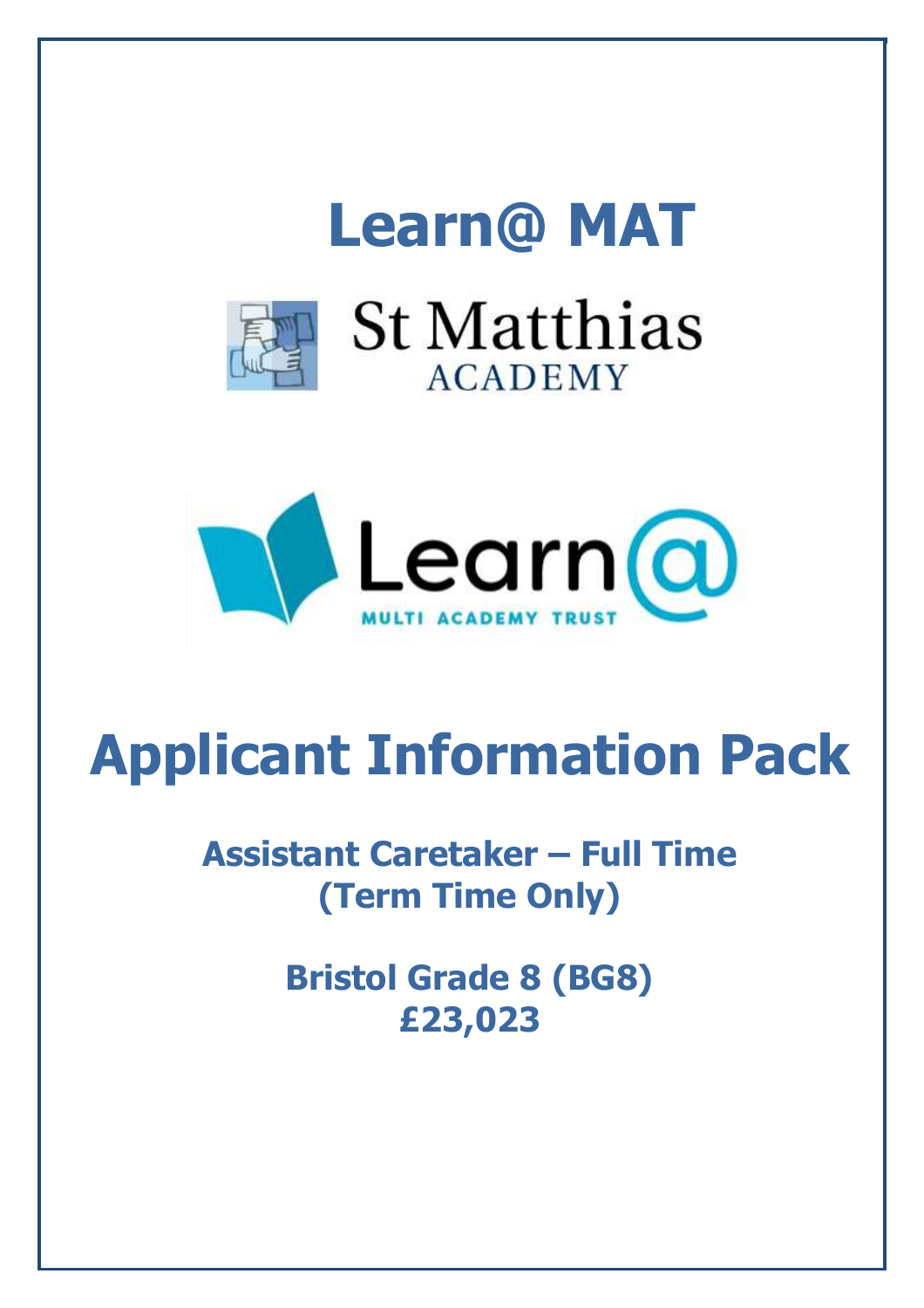Dear Applicant,

'All equal, all different, all achieving together'

Learn@ St Matthias Academy & Learn@ sites – Bristol (4 sites to be covered)

Start date: July 2022

Assistant Caretaker – Full Time

37 hrs a week working from 10am – 6.00pm Monday – Friday, term time only with some flexibility and opportunity for additional hours.

Bristol Grade 8 (BG8), £23,023 pro rata.

St Matthias is an Alternative Learning Provision (ALP) school sited in mainly based Fishponds, with other sites in Brentry and Easton. We are seeking an enthusiastic, motivated and flexible Assistant Caretaker to become part of our growing sites maintenance team. The ideal candidate will enjoy working both as part of a team and on their own. The postholder must be reliable and good at thinking on their feet with a range of practical DIY skills and have a clean driving licence and be able to travel between all 4 sites.

Learn@ is also a small Alternative Learning Provision (ALP) school sited in St Philips Marsh. 1 day per week the ideal candidate will be able to manage weekly maintenance checks, book contractors to complete annual maintenance visits and communicate directly with the Lead Teacher any issues or concerns.

Duties will include:

- Locking and securing the site.
- Helping with the safety and general upkeep of the school grounds
- Engaging with contractors
- Carrying out minor repairs
- Carrying out daily, weekly and monthly compliance checks.
- Keeping written/computerised records

In return for you hard work we offer:

- Local Governance Pension Scheme
- Continued professional development
- Access to wellbeing support, medical treatment and advice via schools' advisory service
- Access to a cycle scheme- bicycle purchase loans
- Access to tech scheme  $-$  ICT loans

## **Closing date is : 03/07/2022**

**Interviews will take place : Week commencing 04/07/2022**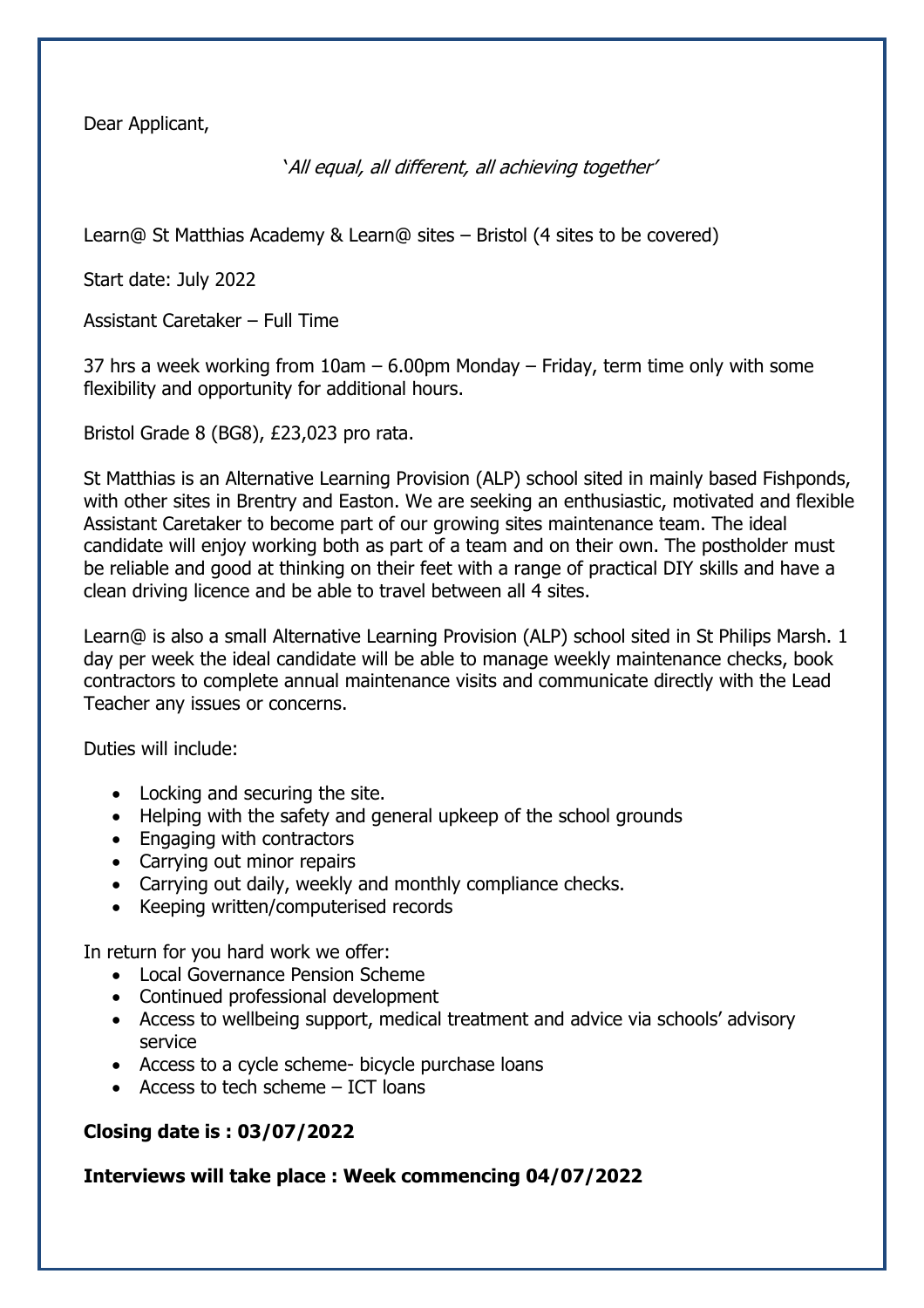I hope you find the information helpful. If you feel that this is a post for which you would like to apply, please complete all sections of the Application Form including the Equal Opportunities monitoring (CVs are not accepted) and return it to Louise Shepherd, by either of the following ways:

Email: louise.shepherd@learnmat.uk

Post: Learn@ MAT c/o Knowle DGE Academy Leinster Avenue Bristol BS4 1NN

Please ensure you provide the name, addresses (including email addresses where possible) of two referees**,** one of whom should be your current direct Manager. Candidates should be aware we will seek references on shortlisted candidates and may approach previous employers for information to verify particular experience or qualifications before interview.

Unfortunately, we will not be able to provide feedback on your application at this stage.

Visits are welcomed. Please contact Louise Shepherd on 07458 102 618 or 0117 456 6513 if you would like to visit.

I wish you well and thank you once again for your interest in what we think will be a challenging and rewarding post.

Yours sincerely

Aileen Morrison Head Teacher

St Matthias Academy Alexandra Park **Fishponds** Bristol BS16 2BG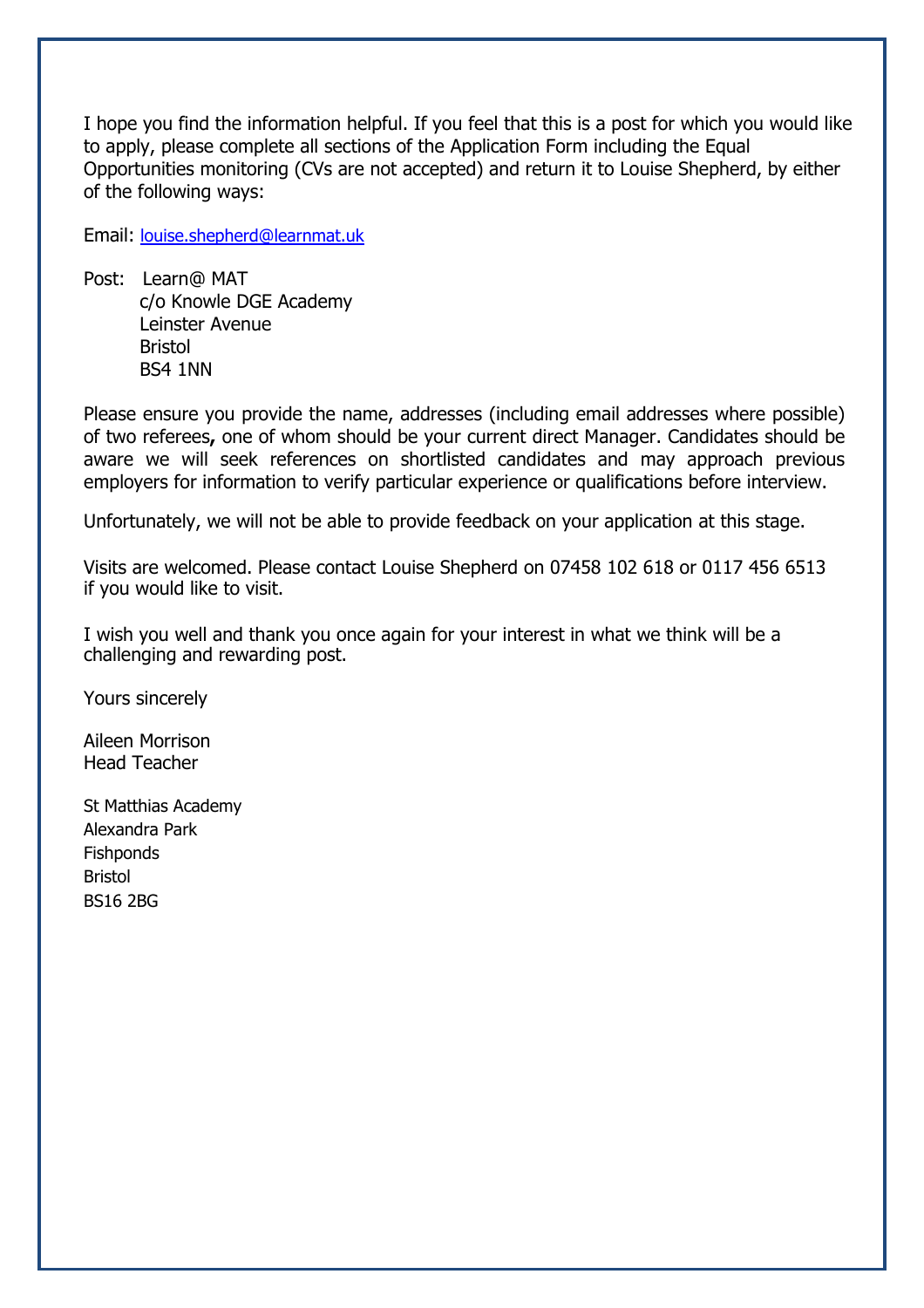

Assistant Caretaker Job Description

#### **1. POST TITLE: Assistant Caretaker**

- **2. GRADE: Bristol Grade 8 (BG8), £23,023 pro rata.**
- **3. LOCATION: St Matthias Academy & Learn@ sites (4 sites to be covered)**

#### **Purpose of the Job**

To monitor the security of the school buildings, carry out a programme of maintenance work and monitor the repair and maintenance work of others.

#### **Key Job Outcomes**

1. Security

To ensure the safety and security of designated buildings by

- Limiting access to authorised personnel.
- Responding appropriately to emergencies.
- Locking and unlocking the school buildings and grounds.
- Working safely and sharing H&S information with the other school staff.

#### 2. Maintenance

To ensure the maintenance of the school's grounds, buildings and facilities to standards proscribed by the Academy Council by

- Responding to the routine maintenance and repair of buildings and facilities.
- Carrying out exempt cleaning and sweeping the playground clear of leaves, litter and sharp objects.
- Carrying out a range of handy person duties and portering as per the work specification.
- Ensuring that items of equipment and disposable resources pertaining to the job are stored securely.

This job description sets out the key outcomes required. It does not specify in detail the activities required to achieve these outcomes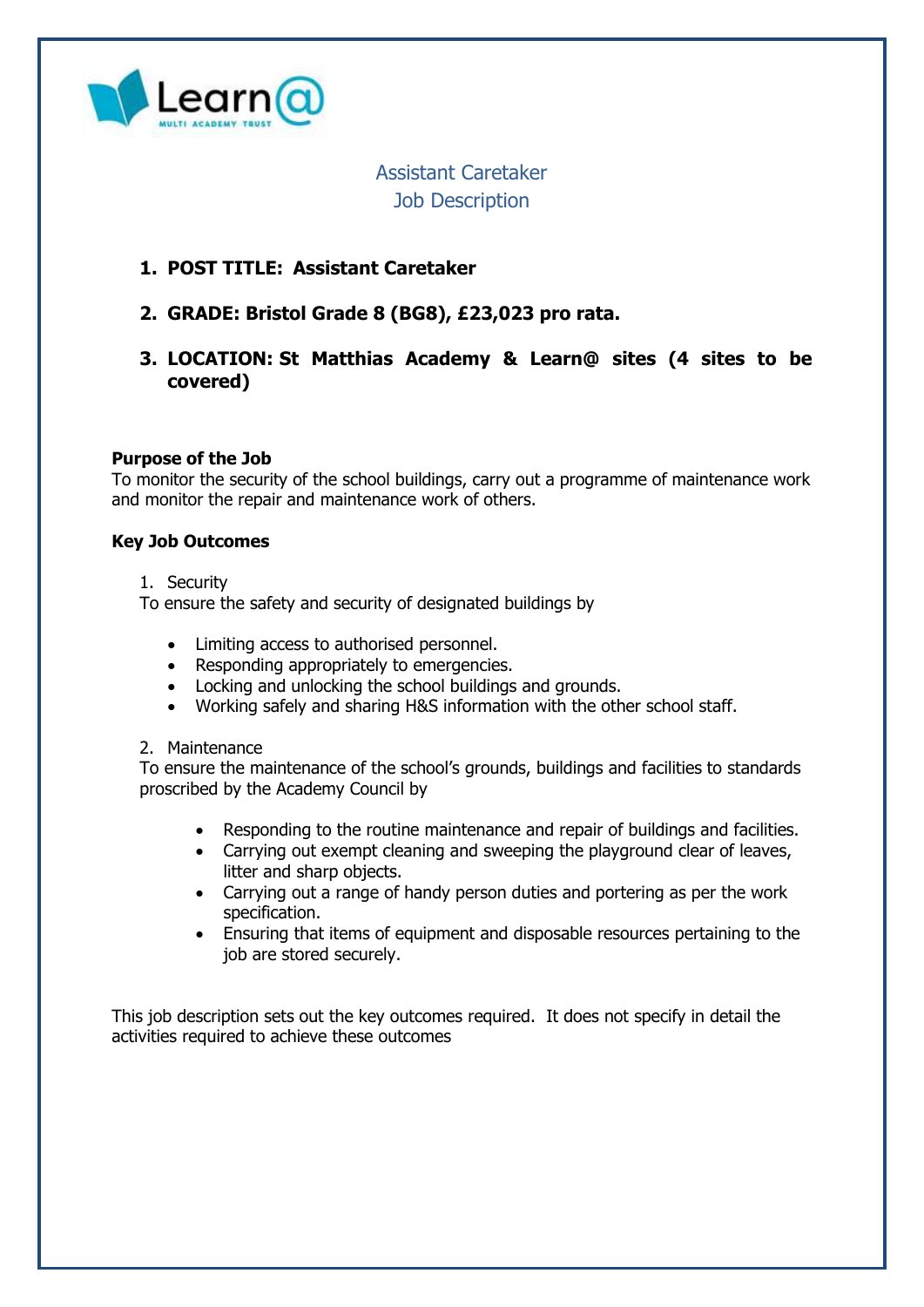#### **General Accountabilities**

- A. So far as reasonably practicable, the postholder must ensure that safe working practices are adopted by employees, and in premises/work areas for which the postholder is responsible, to maintain a safe working environment for employees and service users. These are defined in the Trusts Health, Safety and Welfare policy, departmental policies and codes of practice.
- B. Work in compliance with the Staff Code of Conduct, Regulations and policies of Learn@ Multi Academy Trust, and its commitment to equal opportunities
- C. Ensure that output and quality of work is of a high standard and complies with current legislation / standards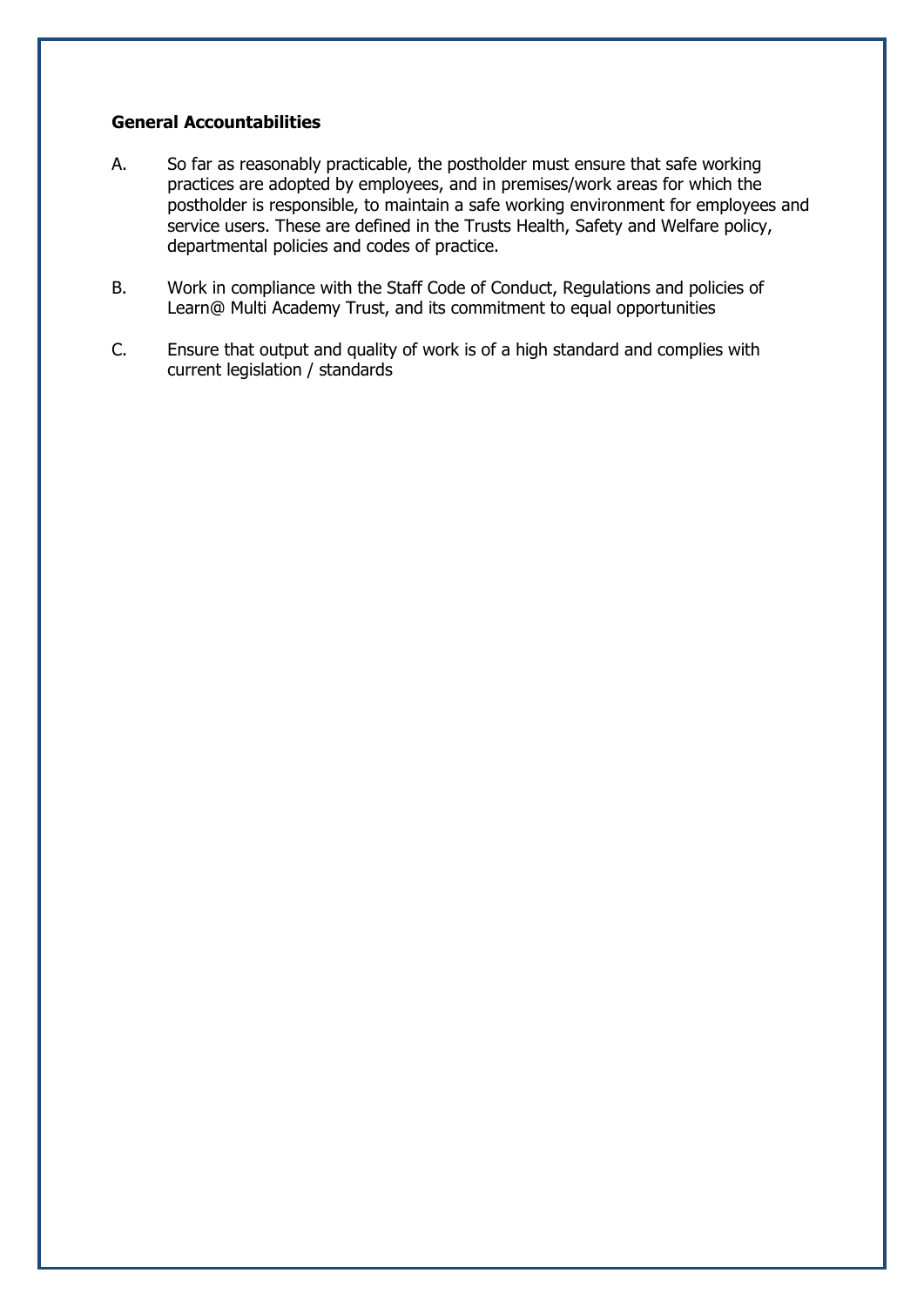# Assistant Caretaker Personal Specification and criteria for selection

| <b>Category</b>                    | <b>Essential</b>                                                                                                                                                                                                                                                                        | <b>Desirable</b>                                                                                                                                                            | <b>Where Identified</b> |
|------------------------------------|-----------------------------------------------------------------------------------------------------------------------------------------------------------------------------------------------------------------------------------------------------------------------------------------|-----------------------------------------------------------------------------------------------------------------------------------------------------------------------------|-------------------------|
| <b>Qualifications</b>              | Proven knowledge and experience of building maintenance and<br>facilities.<br><b>Driving Licence</b>                                                                                                                                                                                    | <b>First Aid</b><br>City and Guilds/BTEC or equivalent in<br>a trade<br>Health and Safety Training<br><b>COSHH &amp; Fire Safety</b>                                        |                         |
| <b>Experience</b>                  | Good practical skills and experience of completing practical tasks<br>such as ground works, gardening, small building projects.<br>Ability to communicate and interact with a wide range of adults and<br>children                                                                      | Experience of mainstream and special<br>schools.<br>Experience of working with children<br>with challenging behaviour.<br>Working with children with SEN<br>especially SEMH |                         |
| <b>General</b><br><b>Knowledge</b> | <b>Excellent communication skills</b><br>Good ICT skills<br>Experience of and commitment to team planning.                                                                                                                                                                              | Disability Equality awareness.                                                                                                                                              |                         |
| <b>Attitude</b>                    | Commitment to a team ethos/approach.<br>Commitment to continued professional development.<br>Positive ethos to working with colleagues and Academy Councillors.<br>Good sense of humour - Does not take individual pupils'<br>comments/actions personally.<br>Able to work autonomously |                                                                                                                                                                             |                         |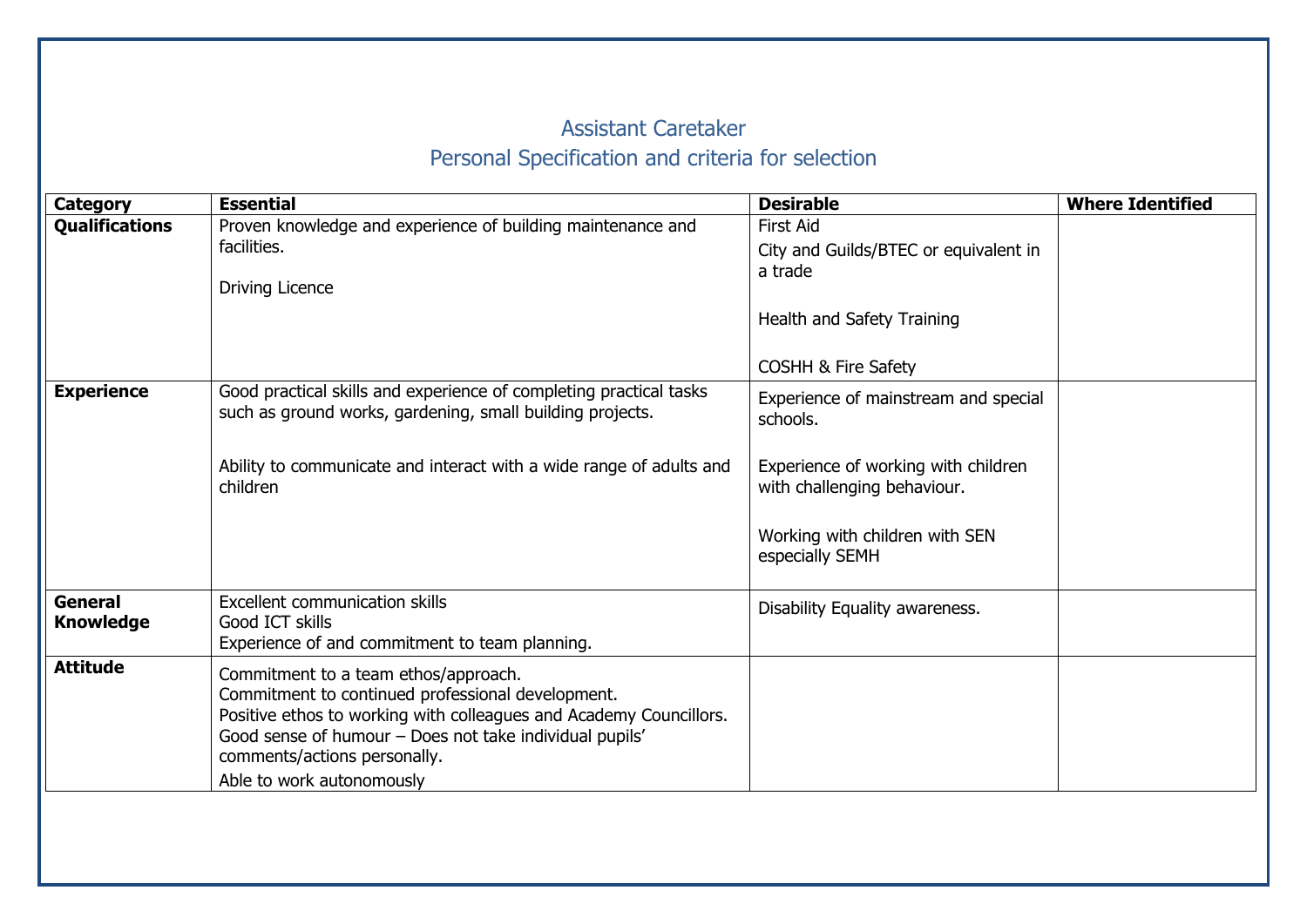| <b>Working<br/>Conditions</b> | No smoking environment.<br>Physically fit | Mini Bus Driver |  |
|-------------------------------|-------------------------------------------|-----------------|--|
|                               |                                           |                 |  |
|                               |                                           |                 |  |
|                               |                                           |                 |  |
|                               |                                           |                 |  |
|                               |                                           |                 |  |
|                               |                                           |                 |  |
|                               |                                           |                 |  |
|                               |                                           |                 |  |
|                               |                                           |                 |  |
|                               |                                           |                 |  |
|                               |                                           |                 |  |
|                               |                                           |                 |  |
|                               |                                           |                 |  |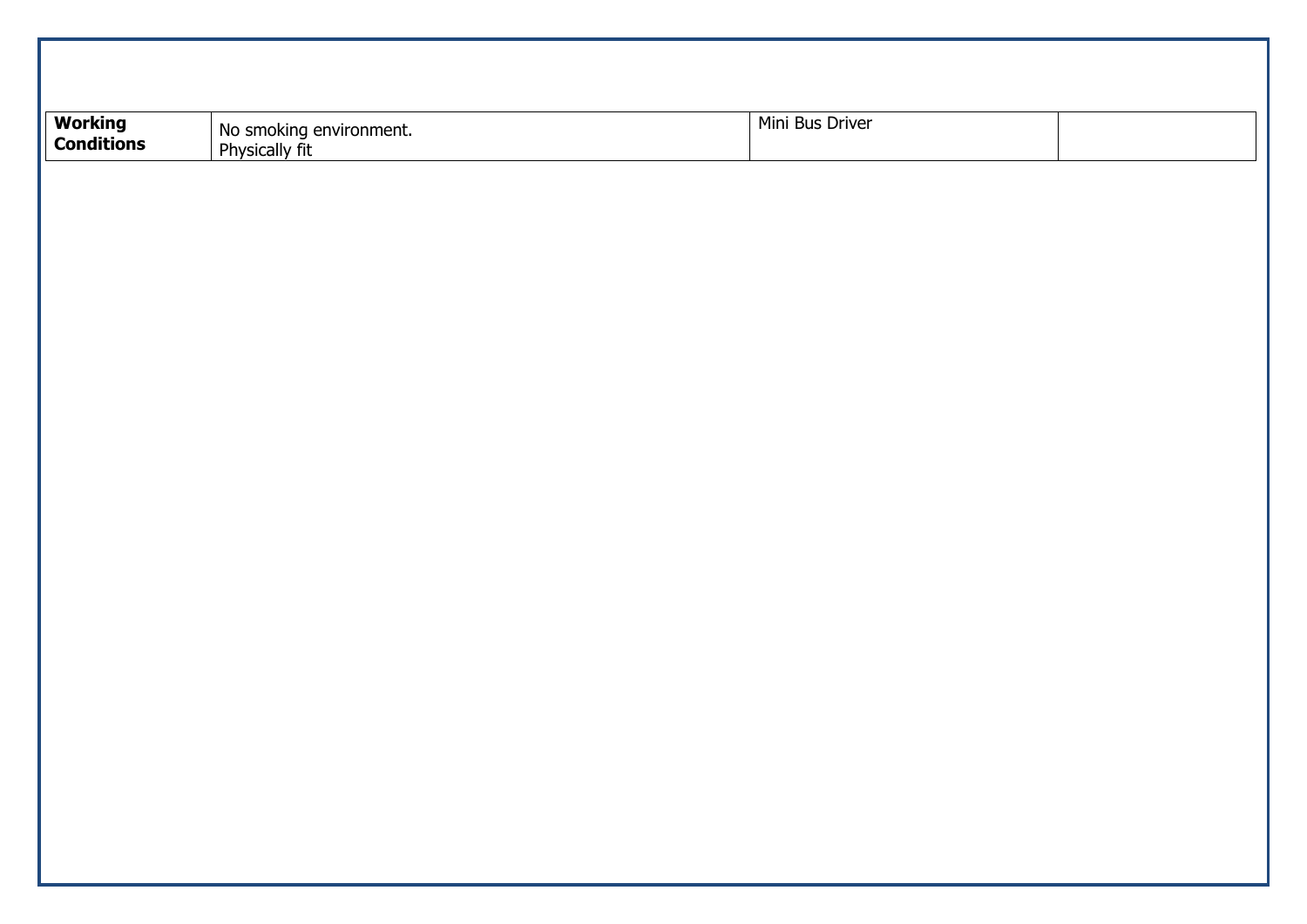# **Explanatory Notes**

Applications will only be accepted from candidates completing the appropriate Application Form. Please complete ALL Sections of the Application Form which are relevant to you as clearly and fully as possible. CVs will not be accepted in place of a completed Application Form.

# **Safeguarding Children & Young People**

We are committed to safeguarding and promoting the welfare of children and young people. We expect all staff to share this commitment and to undergo appropriate checks, including enhanced DBS checks.

Candidates should be aware that all posts involve a degree of responsibility for safeguarding children and young people, although the extent of that responsibility will vary depending on the nature of the post. Please see the job description enclosed in this Application Pack for further details. Accordingly this post is exempt from the Rehabilitation of Offenders Act 1974 and therefore all convictions, cautions and bindovers, including those regarded as "spent" must be declared.

If you are currently working with children, on either a paid or voluntary basis, your current employer will be asked about disciplinary offences, including those related to children or young people (whether the disciplinary sanction is current or timeexpired), and whether you have been the subject of any child protection allegations or concerns and if so the outcome of any investigation or disciplinary proceedings. If you are not currently working with children, but have done in the past, that previous employer will be asked about these issues.

Where neither your current or previous employment has involved working with children, your current employer will be asked about your suitability to work with children, although it may where appropriate be answered not applicable if your duties have not brought you into contact with children or young people.

## **Interview Process**

After the closing date, short listing will be conducted by a Panel, who will match your skills/ experience against the criteria in the Person Specification. You will be selected for interview entirely on the contents of your application form, so please read the Job Description and Person Specification carefully before you complete your form.

All candidates invited to interview must bring the following documents:

- Documentary evidence of right to work in the UK
- Documentary evidence of identity that will satisfy DBS requirements such as a current driving license including a photograph and/or a passport and/or a full birth certificate
- Documentary proof of current name and address (i.e. utility bill, financial statement etc.)